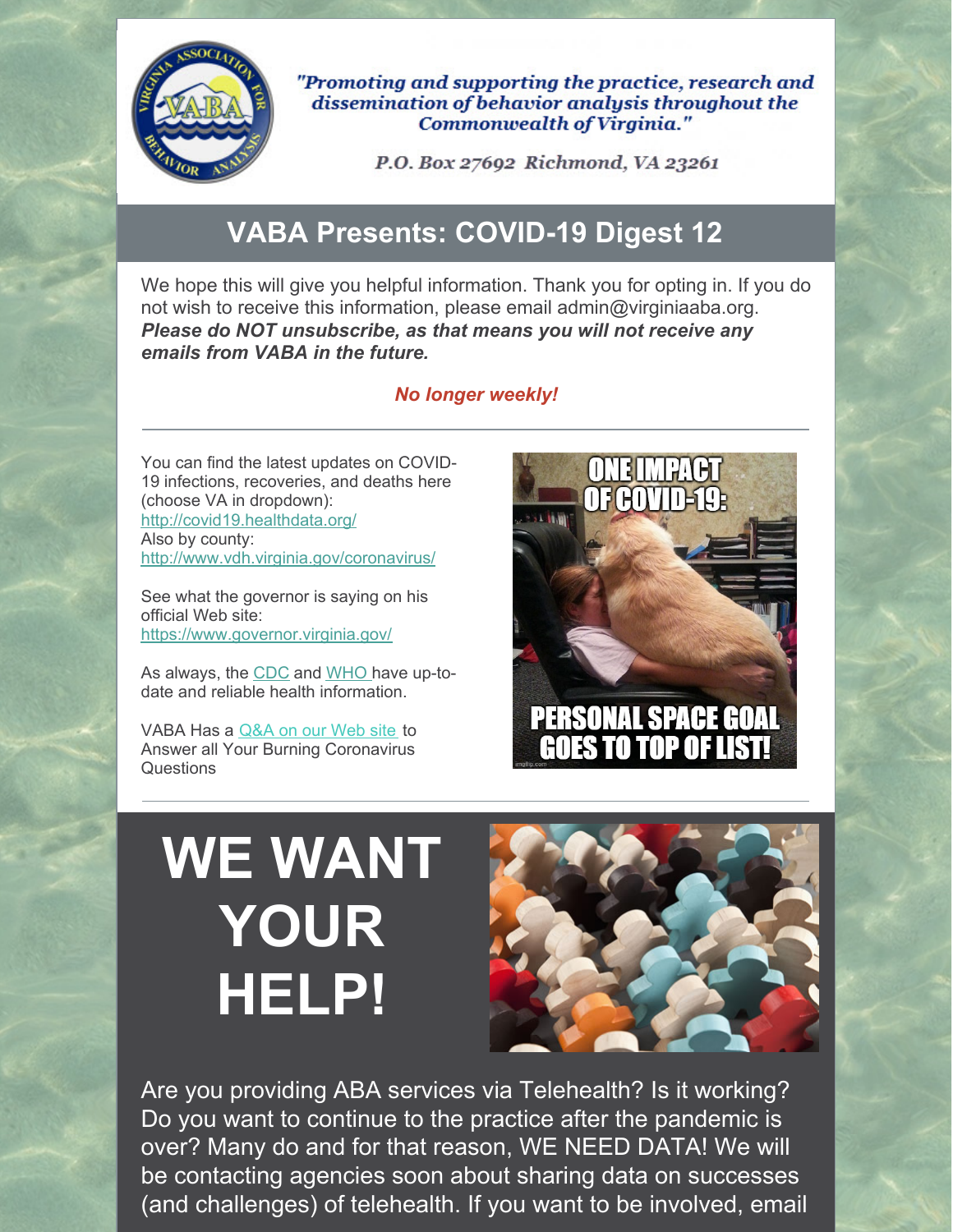

### **This Week's Highlight: Phase 3 and More Guidance from Departments of Education and Medical Assistance Services (Medicaid)**

#### **GUIDANCE FOR REOPENING SCHOOLS:**

The DOE and VDH put out guidance for reopening schools. VABA is working with both organizations to ensure that students/clients/patients with the most significant needs have specific guidance. In the meantime, here are the [guidelines](http://www.doe.virginia.gov/support/health_medical/covid-19/recover-redesign-restart-2020.pdf) and [FAQs](http://www.doe.virginia.gov/support/health_medical/office/covid-19-faq.shtml).

#### **RELIEF FUNDS:**

While we haven't had success with getting specific funds for behavior analysts based on the survey we sent a few weeks ago, Behavior Analysts who bill Medicaid ARE eligible for this funding. [Click](https://www.hhs.gov/sites/default/files/medicaid-provider-distribution-instructions.pdf?utm_campaign=covid19&utm_content=fundingwebinar&utm_medium=email&utm_source=govdelivery) here for the instructions. [Click](https://www.hhs.gov/coronavirus/cares-act-provider-relief-fund/for-providers/index.html?utm_campaign=covid19&utm_content=fundingwebinar&utm_medium=email&utm_source=govdelivery) here for the Web site on CARES funding. **THE DEADLINE IS JULY 20!**

#### **GENERAL CORONAVIRUS HEALTH INFO:**

[Click](https://www.virginiaaba.org/wp-content/uploads/2020/07/Hot-Wash-Presentation-6.24.20.pdf) here for a presentation from the Virginia Department of Health about successes and challenges.

#### **GROUP FACE TO FACE RETURNS:**

On July 1, DMAS put out a memo ending the moratorium on face to face group services for behavioral therapy. [Click](https://www.virginiaaba.org/wp-content/uploads/2020/07/Medicaid-Memo-V1.0-dtd-070120.pdf) here for that memo.

#### **FEDERAL WAIVERS:**

[Click](http://dmas.virginia.gov/files/links/5324/1135 5_20 FINAL.pdf?utm_medium=email&utm_source=govdelivery) here for Information about the emergency 1135 waiver for which VA applied and received.

#### **ENDING OF PROVIDER FLEXIBILITIES:**

A new memo from DMAS came out on June 26. [Click](https://www.virginiaaba.org/wp-content/uploads/2020/07/MSR-2020-177-001-W-Attachment-6.26.20-HCBS-Waivers-COVID-19-V1.0-dtd-062620.pdf) here for the full memo. Here is a summary, thanks to Maureen Hallowell of the Endependence Center.

#### Ending January 26, 2021

Not using waiver services for more than 30 days and remaining in the waiver will end January 26.

#### Ending July 31, 2020

Retainer payments to certain DD Waiver providers will end July 31. Face to face visits for support coordination/case management, risk assessments, reassessments, planning meetings, level of care reviews and other services that require monthly or regular monitoring will be required again on August 1. There are some exceptions if the individual refuses the face to face meeting or if the provider determines there is risk to the individual or provider to conduct the face to face visit. Telehealth in-home residential services in the FIS and CL Waivers end July 31.

#### Ending August 31, 2020

Parents of children under 18 and spouses will no longer be paid attendants for their young children or spouse after August 31.